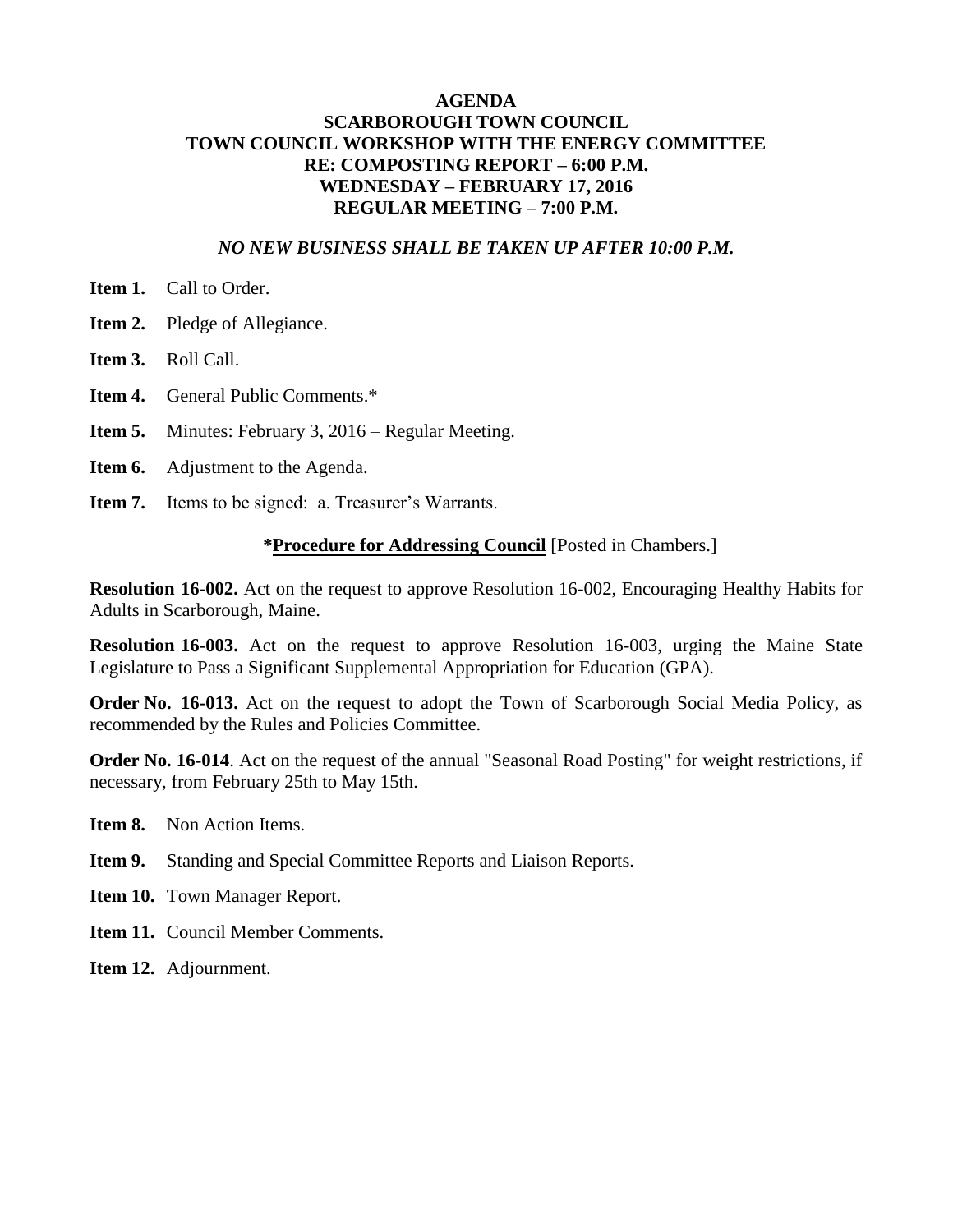**Resolution 16-002.** Move approval on the request to approve Resolution 16-002, Encouraging Healthy Habits for Adults in Scarborough, Maine.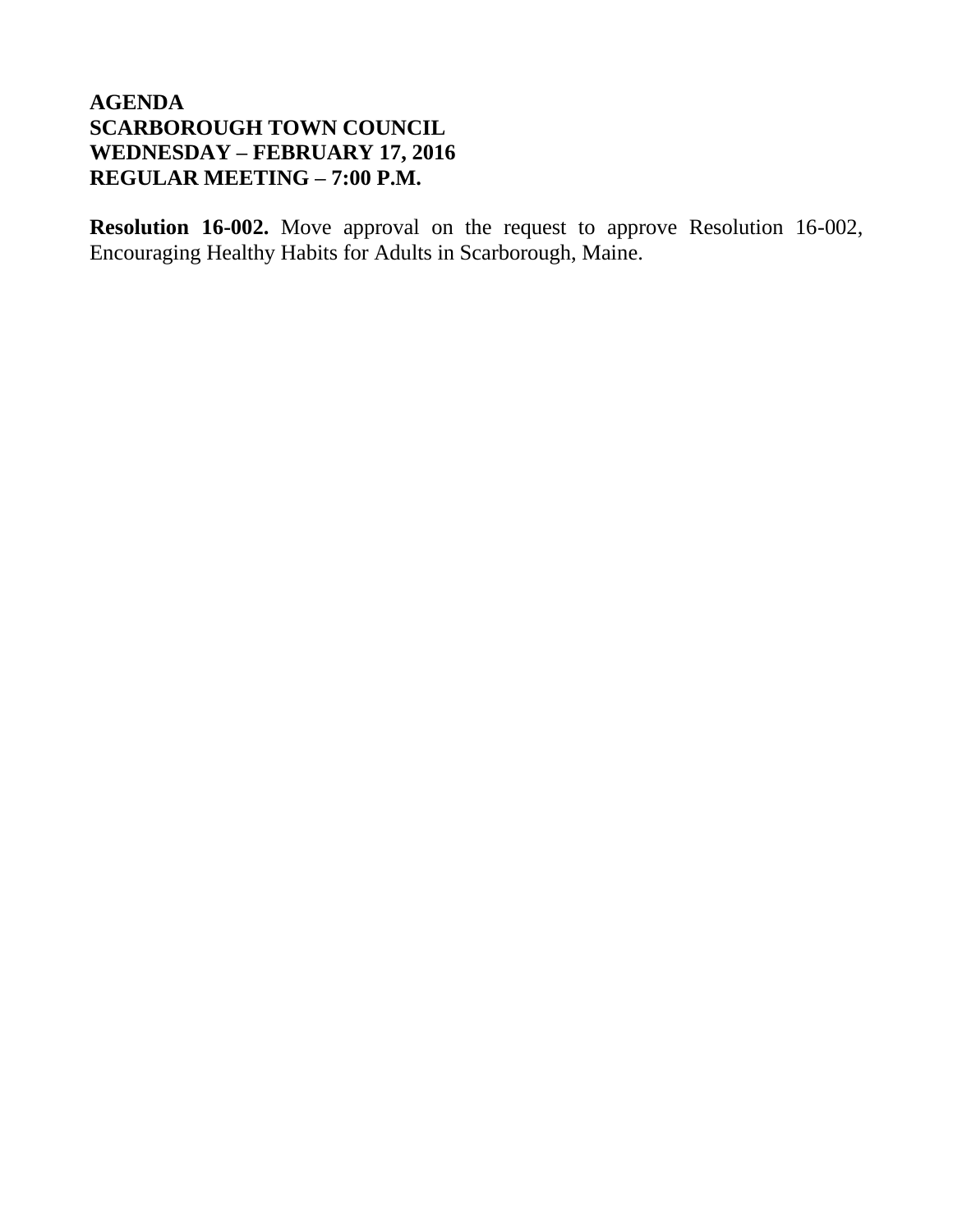Town of Scarborough, Maine

US ROUTE ONE, PO BOX 360 S C A R B O R O U G H , M A I N E • 0 4 0 7 0 - 0 3 6 0

# **Resolution 16-002 Proclamation to Encourage Healthy Habits for Adults in Scarborough, Maine**

**BE IT RESOLVED** by the Council of the Town of Scarborough, Maine, in Town Council assembled that,

**WHEREAS,** February, 2016 is National Heart Month, and

**WHEREAS,** obesity has become a rampant problem in our society, with over 62% of adults considered overweight or obese in Cumberland County, including Scarborough; and

**WHEREAS,** adults who are overweight or obese have a much higher incidence of chronic health conditions such as heart attacks, diabetes and some cancers; and

**WHEREAS,** increases in overweight and obesity conditions are stressing our health care system; and

**WHEREAS,** research has shown that adults can achieve a healthier lifestyle and avoid obesity once they learn about nutrition and the benefits of staying active and are encouraged to take action; and

**WHEREAS,** OASIS Healthy Habits for Adults is developed from an evidence-based, intergenerational program called OASIS CATCH Healthy Habits and connects peer volunteers, age 50-plus, with older adults to encourage healthier eating and increase physical activity; and

**WHEREAS,** the SOUTHERN MAINE AGENCY ON AGING is hosting the OASIS Healthy Habits for Adults program here in Scarborough with the support of Anthem Blue Cross and Blue Shield Foundation; and

**WHEREAS,** in 12 cities across the country, over 7,755 older adults nationally, including over 415 adults in the Scarborough area, have improved their diets, become more active, and shared their healthy habits with friends and family members as a result of the program; and

**WHEREAS,** OASIS Healthy Habits for Adults is a model program that demonstrates that anyone, at any age, can improve their health and reduce the risks associated with obesity through good nutrition, increased physical activity and wellness education;

**NOW, THEREFORE, BE IT RESOLVED,** that the Scarborough Town Council does hereby proclaim Wednesday, February 17, 2016, as OASIS HEALTHY HABITS for ADULTS DAY in SCARBOROUGH and congratulates OASIS, Anthem Blue Cross and Blue Shield Foundation, Southern Maine Area Agency on Aging and their volunteers for their innovation and commitment to making a positive and long-lasting difference in the lives of our citizens.

Signed and sealed this the 17th day of February 2016, on behalf of the Scarborough Town Council and the Town Manager of Scarborough, Maine.

Signed by: William Donovan Attested by: Yolande P. Justice *Council Chair* Town Clerk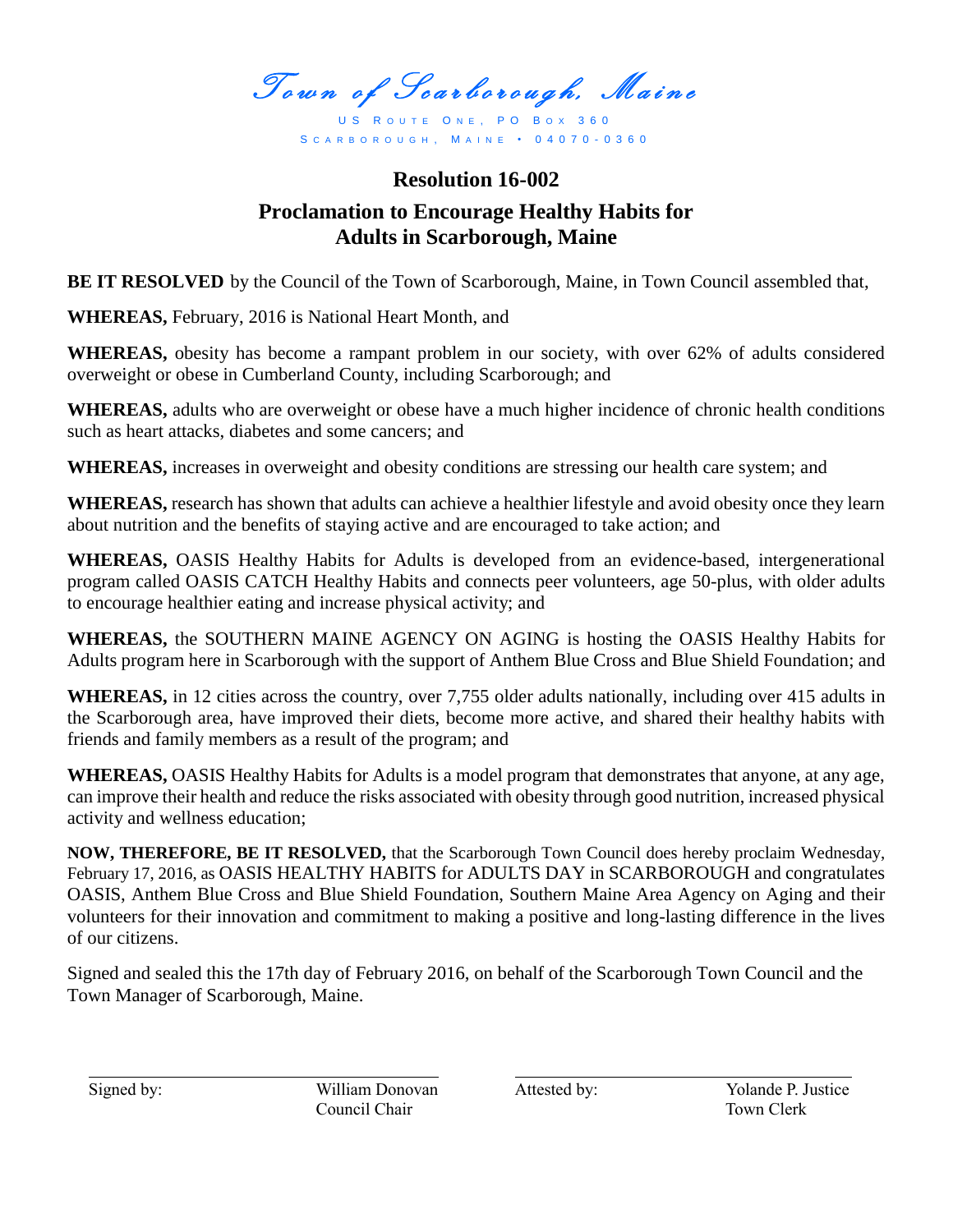**Resolution 16-003.** Move approval on the request to approve Resolution 16-003, urging the Maine State Legislature to Pass a Significant Supplemental Appropriation for Education (GPA).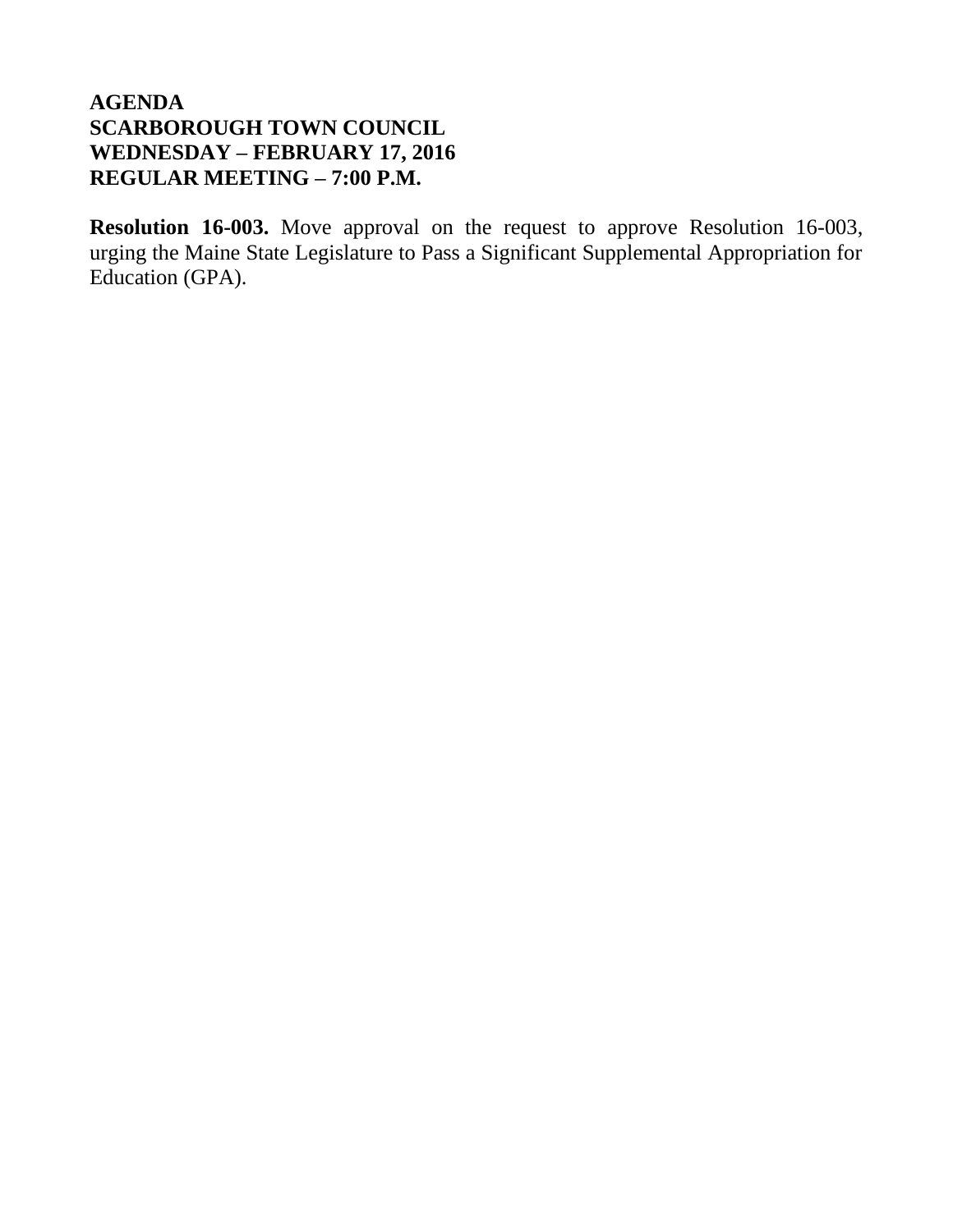US ROUTE ONE, PO BOX 360 S C A R B O R O U G H , M A I N E • 0 4 0 7 0 - 0 3 6 0

# **Resolution 16-003**

# *Urging the Maine State Legislature to Pass a Significant Supplemental Appropriation for Education (GPA)*

**BE IT RESOLVED,** by the Town Council of the Town of Scarborough, Maine, in Town Council assembled, that,

**WHEREAS,** the State of Maine is required by law to fund public education at 55% of its cost but has consistently failed to do so; and,

**WHEREAS,** State education funding for the Town of Scarborough has shrunk over the last 8 years by \$1.9 million dollars; and,

**WHEREAS,** the most significant cause of the loss in revenue has been the failure of the State to fund education at a pace with the growth in state-wide school costs; and,

**WHEREAS,** the consequence of this underfunding is to shift the tax burden to property taxpayers; and,

**WHEREAS,** the State's preliminary projection of State education funding for Scarborough in the 2016-2017 budget year is a further reduction in funding of \$1.6 million dollars, the second largest reduction of any municipality in the State; and,

**WHEREAS,** the State Legislature is contemplating an increase in school funding which could significantly benefit Scarborough.

**NOW, THEREFORE, BE IT HEREBY RESOLVED,** by the Town Council in Town Council assembled as follows:

**THAT,** it is of critical importance that the Legislature pass a substantial supplemental appropriation for education (GPA) so as to avoid further reductions in municipal services and further increases in property taxes; and,

**THAT,** the Town Council urges our local legislative delegation to support and promote such an increase.

Signed and dated this 17th day of February 2016, on behalf of the Scarborough Town Council and the Town Manager of Scarborough, Maine.

Council Chair **Town Clerk** 

Signed by: William Donovan Attested by: Yolande P. Justice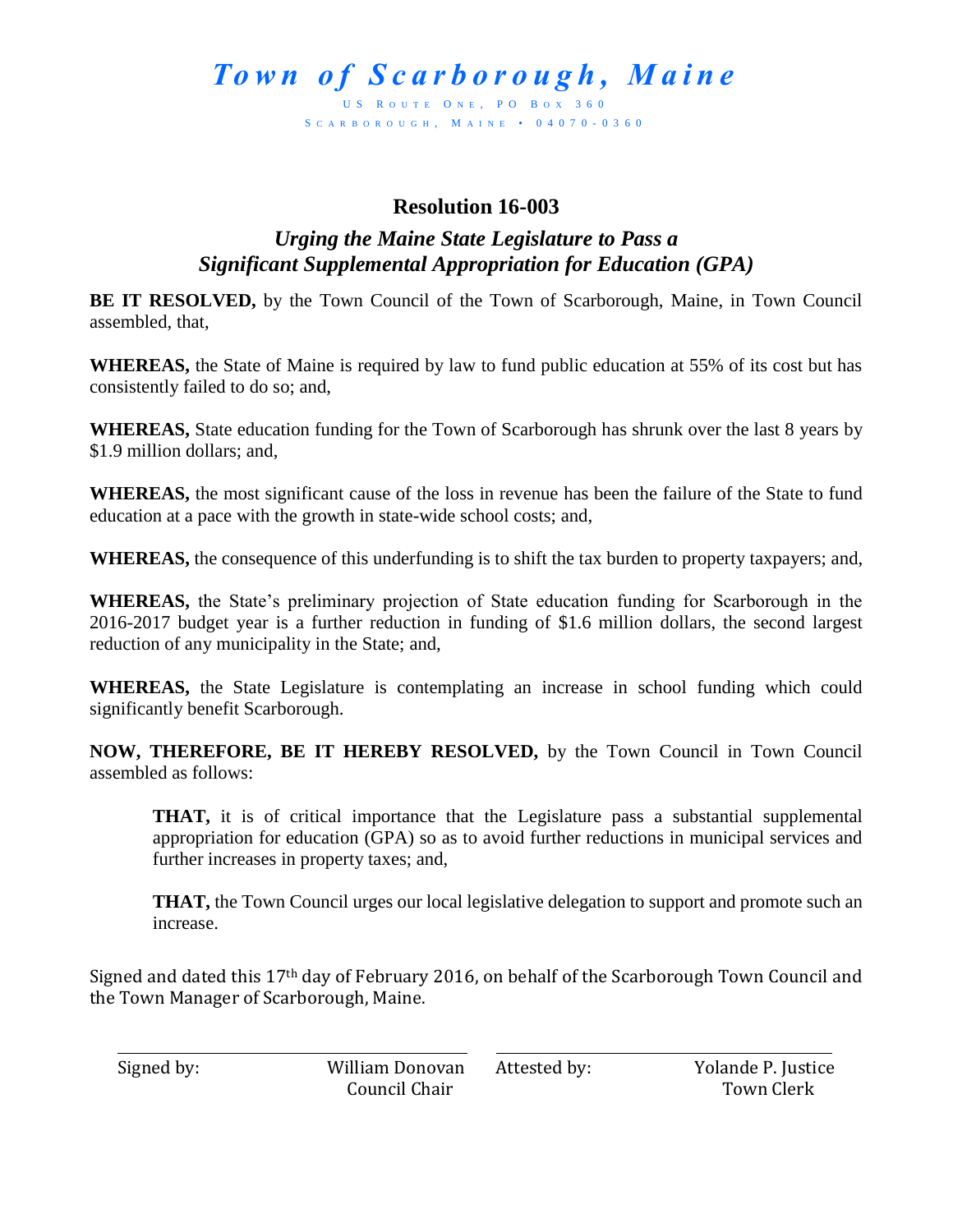**Order No. 16-013.** Move approval on the request to adopt the Town of Scarborough Social Media Policy, as recommended by the Rules and Policies Committee.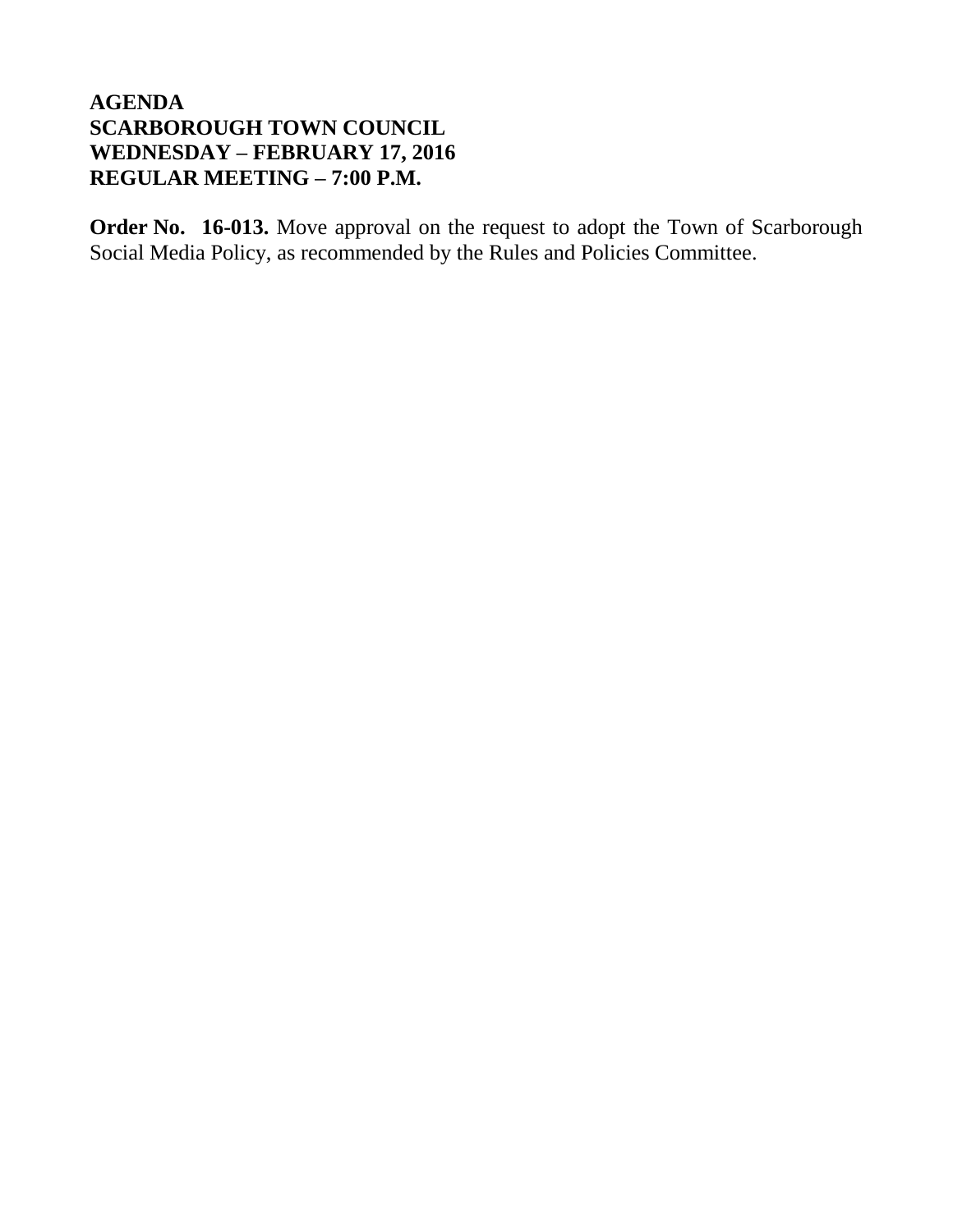# **Town of Scarborough**

## **Social Media Policy [Adopted February 2016]**

### **PURPOSE**

The Town Of Scarborough strives to provide, taxpayers, residents, businesses and the public with accurate and timely information, communicated in a professional manner and in accordance with the laws regarding public access. The Town Of Scarborough has several objectives when doing so:

- To effectively inform citizens businesses about the Town Of Scarborough
- To demonstrate, underscore and clarify the role of the Town Of Scarborough, the administration and elected and appointed officials and their profound importance in managing a community.
- To demonstrate the vital services that Scarborough provides.

To address the fast-changing landscape of the Internet and the way residents communicate and obtain information online, Town of Scarborough and its departments may consider using social media tools to reach a broader audience. The Town encourages the use of social media to further the goals of the Town and the missions of its departments, where appropriate.

Social media includes sites such as Facebook, Twitter, YouTube and others. The Town recognizes that taxpayers, residents, businesses and the general public increasingly gather information through these and other electronic sites, sometimes to the exclusion of traditional media. It is necessary to use these tools to communicate effectively and fully.

The Town of Scarborough recognizes that the instantaneous, yet permanent, nature of these electronic tools can pose risk without effective controls. A starting point for discussion is that information and statements posted on websites and through social media reflect directly on the Town Of Scarborough and require great care. In recognition of these needs, the Town will post to its Facebook page in the Facebook member category listed as non-interactive, business/non-profit page on which the Town will limit outside posts. The exception will be the Police Department's social media presence as two-way communication serves a vital purpose in serving the community.

The Town of Scarborough has an overriding interest and expectation in deciding what is "spoken" on behalf of the Town on social media sites. This policy establishes guidelines for the use of social media.

## **GENERAL**

- 1. All Town of Scarborough social media sites posted by executive departments will be subject to approval by the Town Manager.
- 2. The Town of Scarborough's official website (http://www.scarboroughmaine.org) will remain the Town's primary and predominant internet presence and social media involvement serves to direct attention to the website.
- 3. The best, most appropriate Town of Scarborough uses of social media tools fall generally into two categories:
	- <sup>o</sup> As channels for disseminating time-sensitive information as quickly as possible (example: emergency information).
	- o As marketing/promotional channels which increase the Town's ability to broadcast its messages to the widest possible audience.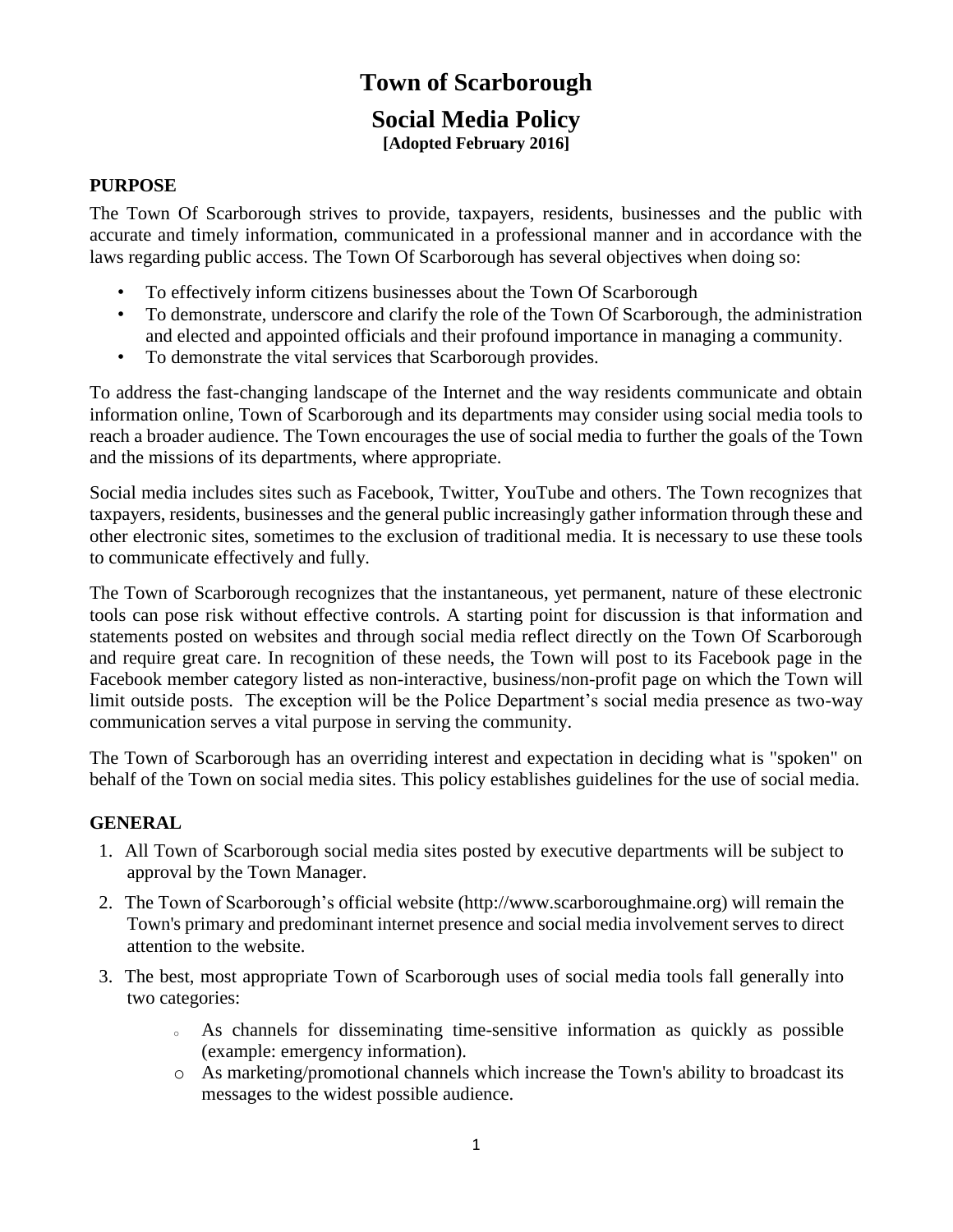- 4. Wherever possible, content posted to Town of Scarborough's social media sites will also be available on the Town's official website.
- 5. Wherever possible, content posted to Town of Scarborough social media sites should contain links directing users back to the Towns official websites for in-depth information, forms, documents or online services necessary to conduct business with the Town.
- 6. As is the case for website, departmental public information staff will be responsible for the content and upkeep of any social media sites their department may create.
- 7. This guideline does not usurp or replace existing policies or guidelines relating to computer usage. Wherever possible, all Town of Scarborough social media sites shall comply with all appropriate and applicable Town if Scarborough policies and standards, including but not limited to:
	- a) Employee Handbook
	- b) Personnel Ordinance, Chapter 303
	- c) [Computer and Internet Acceptable Use Policy](http://www.seattle.gov/pan/internetuse.htm)
- 8. Town of Scarborough social media sites shall comply with State of Maine Ethics and Elections code and administrative rules.
- 9. Town of Scarborough social media sites are subject to State of Maine Freedom Of Information Act requirements. Any content maintained in a social media format that is related to Town business is a public record. All requests for public records request for public records on social media shall be referred to the Public Information Officer; however the Department responsible for maintaining any social media site is responsible for maintaining public records shall maintain such public records in an accessible format so that it can be produced in response to a request. Wherever possible, such sites shall clearly indicate that any articles and any other content posted or submitted for posting are subject to public disclosure. Users shall be notified that public disclosure requests must be directed to the Public Information Officer.
- 10.State of Maine records retention schedules apply to social media formats and social media content. Unless otherwise addressed in a specific social media standards document, the Department maintaining a site shall preserve records required to be maintained pursuant to a relevant records retention schedule for the required retention period on a Town server in a format that preserves the integrity of the original record and is easily accessible.
- 11.Though most social media presence will be designed around one-way communication from the Town, the Police Department Facebook page will be open to allow for communication with the public. When interaction with the public is allowed, users and visitors to social media sites shall be notified that the intended purpose of the site is to serve as a mechanism for communication between the Town and members of the public. In these circumstances, the general rules of decorum shall apply and all participants shall strive to be accurate in their statements and avoid making personal, rude or provocative remarks.

Specifically, Town of Scarborough social media site articles and comments containing any of the following forms of content shall not be allowed:

- a) Comments intended or perceived as bullying;
- b) Comments not topically related to the particular social medium article being commented upon;
- c) Comments in support of or opposition to political campaigns or ballot measures;
- d) Profane language or content;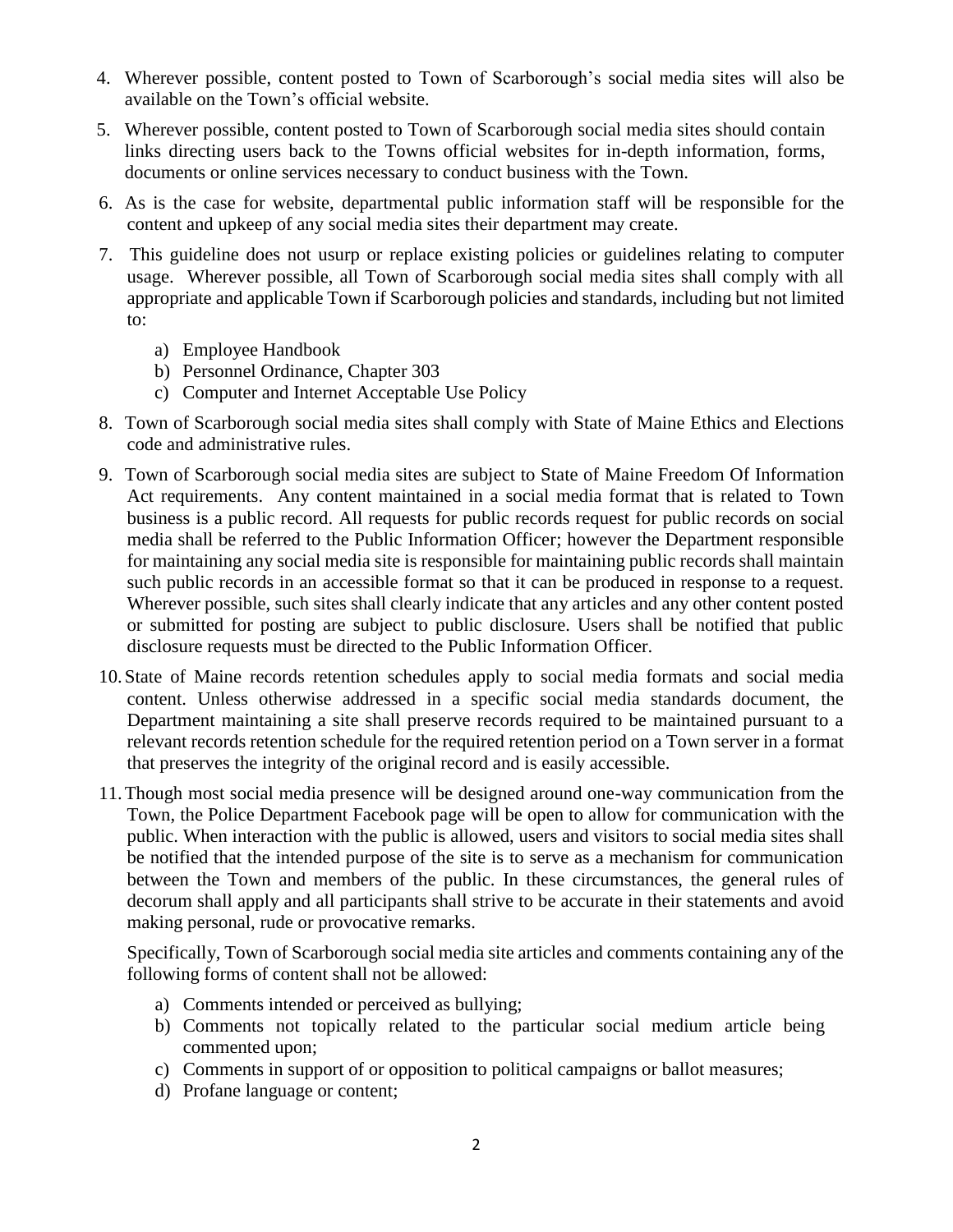- e) Content that promotes, fosters, or perpetuates discrimination on the basis of race, creed, color, age, religion, gender, marital status, status with regard to public assistance, national origin, physical or mental disability or sexual orientation;
- f) Sexual content or links to sexual content;
- g) Solicitations of commerce;
- h) Conduct or encouragement of illegal activity;
- i) Information that may tend to compromise the safety or security of the public or public systems; or
- j) Content that violates a legal ownership interest of any other party.

These guidelines must be displayed to users or made available by hyperlink. Any content removed based on these guidelines must be retained, including the time, date and identity of the poster when available.

The Town reserves the right to restrict or remove any content that is deemed in violation of this social media policy or any applicable law.

- 12.The Town will approach the use of social media tools as consistently as possible, enterprise wide.
- 13.For each social media tool approved for use by the Town the following documentation will be developed and adopted:
	- o Operational and use guidelines
	- o Standards and processes for managing accounts on social media sites
	- o Town and departmental branding standards
	- o Enterprise-wide design standards
	- o Standards for the administration of social media sites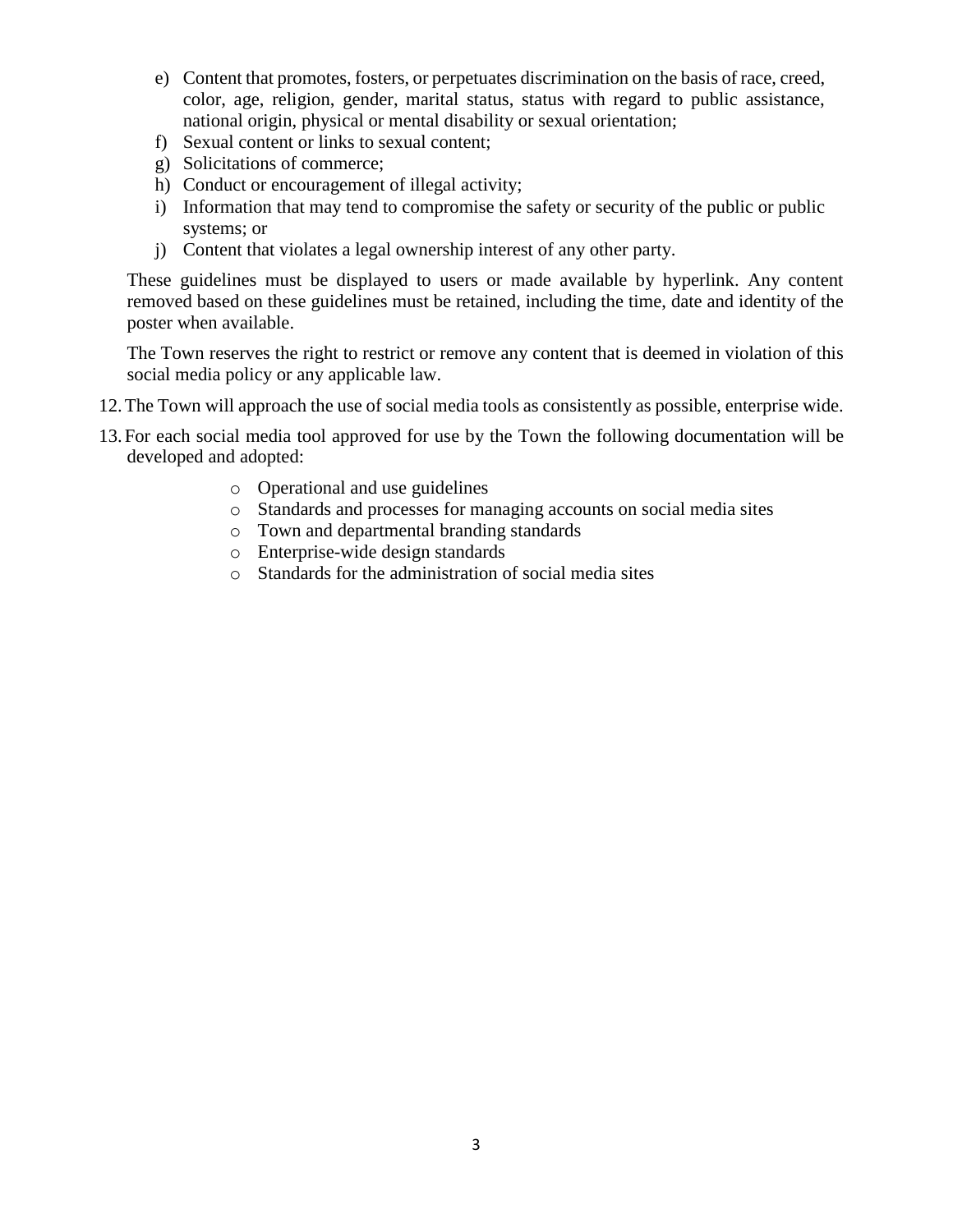**Order No. 16-014**. Move approval on the request of the annual "Seasonal Road Posting" for weight restrictions, if necessary, from February 25th to May 15<sup>th</sup>.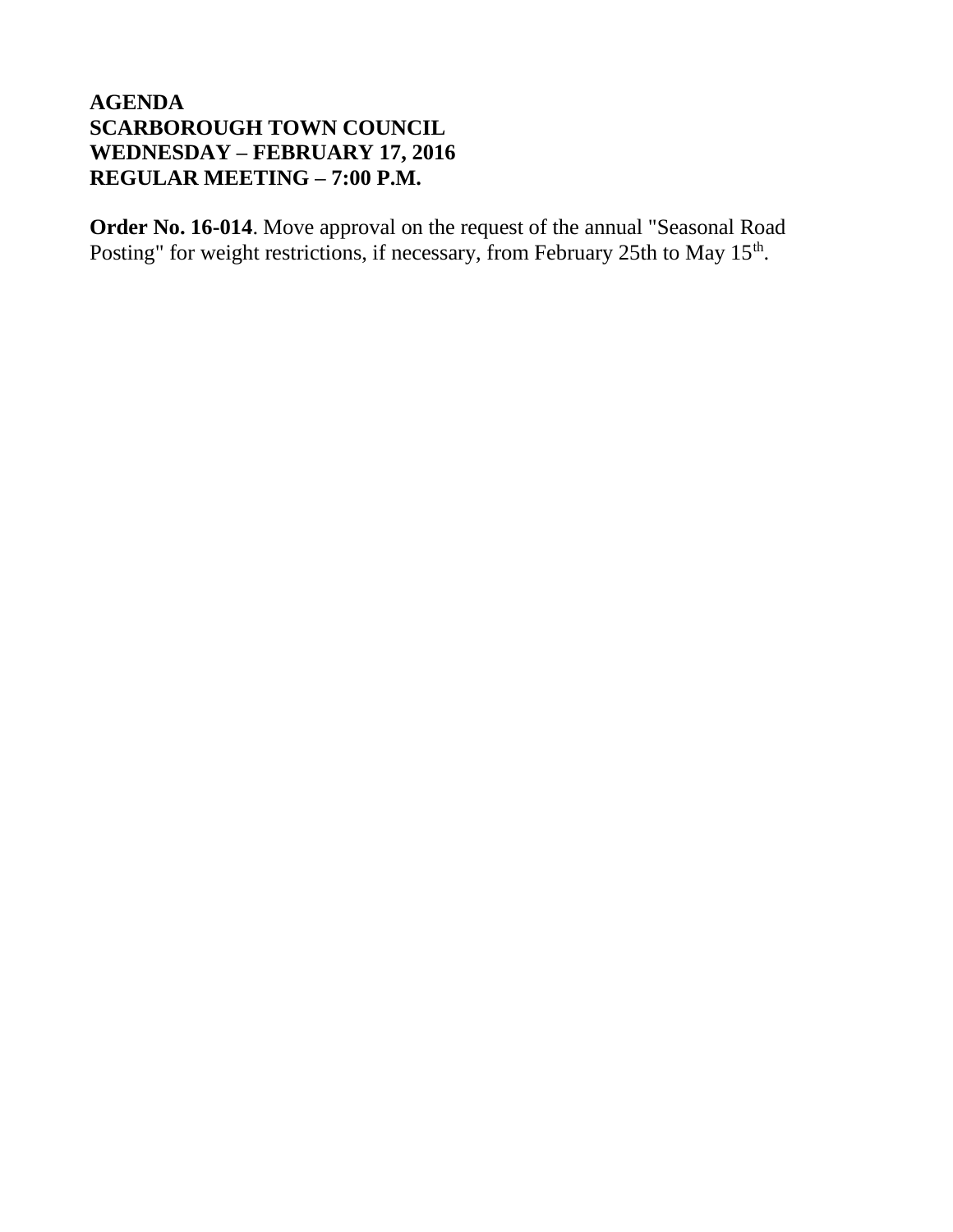

# M E M O

TO: Tom Hall, Town Manager FROM: Hom Hall, Town Manager<br>FROM: Mike Shaw, Director of Public Works  $\left|\frac{f}{f}\right|/\sqrt{f}$ DATE: February 11, 2016

## RE: 2016 ROAD POSTING

To prevent heavy vehicle damage to the town's road network it is in Scarborough's best interest to post roads each year during the annual spring thaw,

Therefore, I am requesting permission to post the roads on the attached list as well as additional roads, as necessary due to weather conditions.

The posting period will be from February 25 – May 15, 2016.